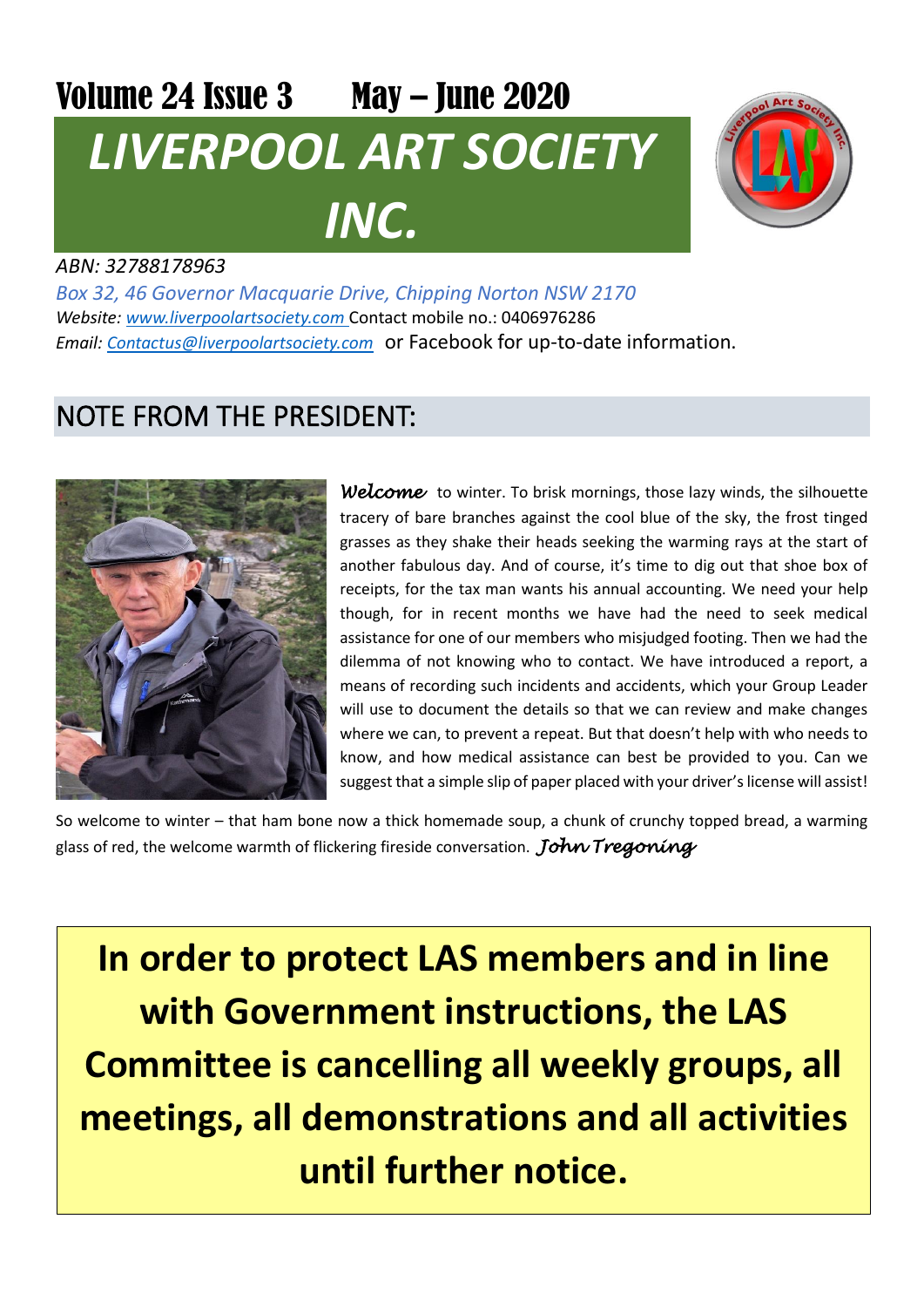## Previous Demo:

#### **Noel Carrigg – 20th February 2020 at CNCC**



19 of us enjoyed the demonstration by Noel on Thursday 20<sup>th</sup> last and greatly appreciated the tips and tricks this award winning and well-regarded artist provided. It was something of a surprise when Noel indicated he would be demonstrating in Acrylics, on 300gsm watercolour paper, which he had coated with Gesso and had added pencil outline, for our benefit, to his usual chalk drawing of a typical Italian piazza with its tall overhanging buildings, canvas covers over a local fruit shop, and people going about their daily life.

Noel uses a mix of normal acrylics, which he indicated dry from the outside in, in the applied paint thickness film, and the Atelier Interactive range (available from Parkers with your 10% off) which dry from the inside out, allowing some of the blending benefits available to those who use oils. He uses 'the biggest brush possible' with a square edge – the flat for covering large areas and cutting-in, the end for fine line cutting in, before using a liner brush for detail 'drawing', was his description, and paints strong pure colors which are then reduced and textured with white (for clouds) and darker colours instead of pallet mixing and applying. His people he always paints in in black before adding personalizing colour with a squarish head and carrot shape body. To achieve a correct perspective the heads should all line up and the bodies be shortened and thinned to suit, except for children of course, and he uses a flesh coloured paint to which he can darken or lighten to suit instead of mixing a flesh base. We thoroughly enjoyed watching the piazza emerge from the page, an image which Noel will leave on his dining room table for his review, notation of corrections over time and daily passing. We all enjoyed a lovely sausage sizzle afterwards thanks to Kevin Dolan. **John Tregoning**

## **LAS 23rd Annual Exhibition 2020**

 **Given the uncertainty of 2020 the Committee advises that**   **Categories for the Annual Exhibition will be the same as for 2019.**   **The Launch has been set down for 5th December, but more detailed**   **information will be given when available.**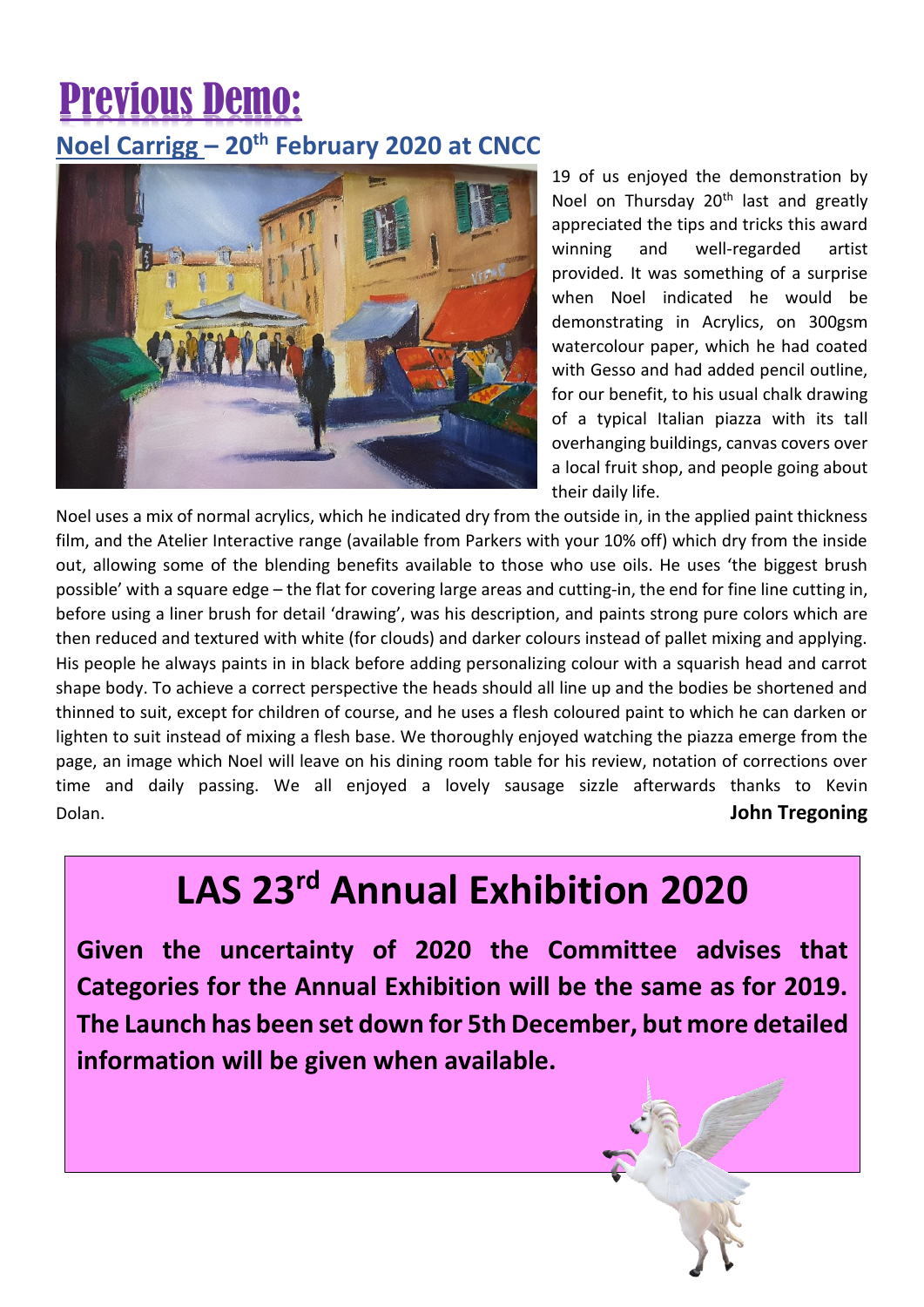

#### **TRAVEL ALL OVER THE COUNTRYSIDE…………**

*Recently whilst on a coach holiday in Victoria our driver took us off the beaten track to show us some of the wonderful artwork on silo's in tiny rural towns in the Shepparton area. I was blown away by these amazing paintings which brighten these concrete structures and bring tourism to places where most of us would never go. They are becoming so popular that there are now 'Silo Art Trails' available all around the country. Forget overseas trips for a while. Go and see your own country. It is fantastic.* 

## *Linda Ferlazzo*